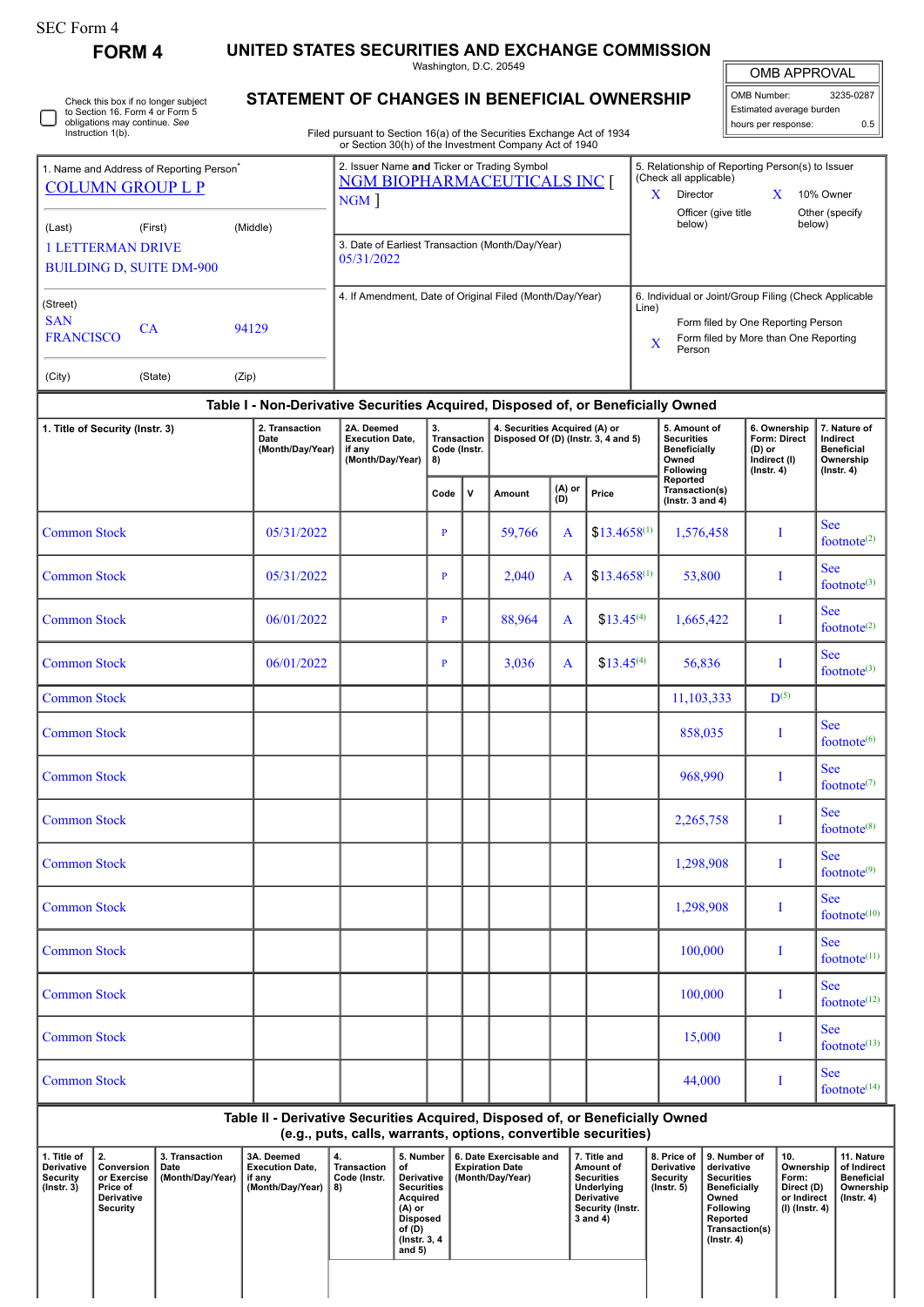|                                                        |                                                                                                      | Table II - Derivative Securities Acquired, Disposed of, or Benemetally Owned<br>(e.g., puts, calls, warrants, options, convertible securities) |                    |   |                    |                                                         |                                                   |                           |                                                                                       |                                        |                                                  |                                                                              |                                                                          |                                                                   |
|--------------------------------------------------------|------------------------------------------------------------------------------------------------------|------------------------------------------------------------------------------------------------------------------------------------------------|--------------------|---|--------------------|---------------------------------------------------------|---------------------------------------------------|---------------------------|---------------------------------------------------------------------------------------|----------------------------------------|--------------------------------------------------|------------------------------------------------------------------------------|--------------------------------------------------------------------------|-------------------------------------------------------------------|
| 2.<br>1. Title of                                      | 3. Transaction                                                                                       | 3A. Deemed                                                                                                                                     | Code V             |   |                    | 6ANumDer                                                | Date Expiration<br>Expertis Etater of Statute and |                           |                                                                                       | Titletle Shares                        | 8. Price of                                      | 9. Number of                                                                 | 10.                                                                      | 11. Nature                                                        |
| <b>Derivativ</b>                                       | Security or Exercise (Month/Day/Year)<br>(Instr. 3) and page of Reporting Person<br>COLUMNUM OUP L P | Execution Date<br>if any<br>(Month/Day/Year)                                                                                                   | Code (Instr.<br>8) |   | (A) or             | Derivative<br><b>Securities</b><br>Acquired<br>Disposed | <b>Expiration Date</b><br>(Month/Day/Year)        |                           | <del>Amount of</del><br><b>Securities</b><br>Underlying<br>Derivative<br>$3$ and $4)$ | Security (Instr.                       | <b>Derivativ</b><br>Security<br>$($ Instr. 5 $)$ | derivative<br><b>Securities</b><br><b>Beneficially</b><br>Owned<br>Following | <b>Ownership</b><br>Form:<br>Direct (D)<br>or Indirect<br>(I) (Instr. 4) | of Indirect<br><b>Beneficial</b><br>Ownership<br>$($ Instr. 4 $)$ |
| (Last)<br><b>1 LETTERMAN DRIVE</b>                     | (First)<br><b>BUILDING D, SUITE DM-900</b>                                                           | (Middle)                                                                                                                                       |                    |   | of (D)<br>and $5)$ | (Instr. 3, 4)                                           |                                                   |                           |                                                                                       |                                        |                                                  | Reported<br>Transaction(s)<br>$($ Instr. 4 $)$                               |                                                                          |                                                                   |
| (Street)<br><b>SAN</b><br><b>FRANCISCO</b>             | CA                                                                                                   | 94129                                                                                                                                          | Code               | ν | (A)                | (D)                                                     | Date<br>Exercisable                               | <b>Expiration</b><br>Date | Title                                                                                 | Amount<br>or<br>Number<br>of<br>Shares |                                                  |                                                                              |                                                                          |                                                                   |
|                                                        |                                                                                                      |                                                                                                                                                |                    |   |                    |                                                         |                                                   |                           |                                                                                       |                                        |                                                  |                                                                              |                                                                          |                                                                   |
| (City)                                                 | (State)<br>1. Name and Address of Reporting Person <sup>*</sup>                                      | (Zip)                                                                                                                                          |                    |   |                    |                                                         |                                                   |                           |                                                                                       |                                        |                                                  |                                                                              |                                                                          |                                                                   |
|                                                        | <b>COLUMN GROUP GP, LP</b>                                                                           |                                                                                                                                                |                    |   |                    |                                                         |                                                   |                           |                                                                                       |                                        |                                                  |                                                                              |                                                                          |                                                                   |
| (Last)<br>1700 OWENS STREET<br><b>SUITE 500</b>        | (First)                                                                                              | (Middle)                                                                                                                                       |                    |   |                    |                                                         |                                                   |                           |                                                                                       |                                        |                                                  |                                                                              |                                                                          |                                                                   |
| (Street)<br><b>SAN</b><br><b>FRANCISCO</b>             | CA                                                                                                   | 94158                                                                                                                                          |                    |   |                    |                                                         |                                                   |                           |                                                                                       |                                        |                                                  |                                                                              |                                                                          |                                                                   |
| (City)                                                 | (State)                                                                                              | (Zip)                                                                                                                                          |                    |   |                    |                                                         |                                                   |                           |                                                                                       |                                        |                                                  |                                                                              |                                                                          |                                                                   |
|                                                        | 1. Name and Address of Reporting Person <sup>*</sup><br><b>COLUMN GROUP III, LP</b>                  |                                                                                                                                                |                    |   |                    |                                                         |                                                   |                           |                                                                                       |                                        |                                                  |                                                                              |                                                                          |                                                                   |
| (Last)<br><b>1700 OWENS STREET</b><br><b>SUITE 500</b> | (First)                                                                                              | (Middle)                                                                                                                                       |                    |   |                    |                                                         |                                                   |                           |                                                                                       |                                        |                                                  |                                                                              |                                                                          |                                                                   |
| (Street)<br><b>SAN</b><br><b>FRANCISCO</b>             | CA                                                                                                   | 94158                                                                                                                                          |                    |   |                    |                                                         |                                                   |                           |                                                                                       |                                        |                                                  |                                                                              |                                                                          |                                                                   |
| (City)                                                 | (State)                                                                                              | (Zip)                                                                                                                                          |                    |   |                    |                                                         |                                                   |                           |                                                                                       |                                        |                                                  |                                                                              |                                                                          |                                                                   |
|                                                        | 1. Name and Address of Reporting Person <sup>*</sup><br><b>COLUMN GROUP III-A, LP</b>                |                                                                                                                                                |                    |   |                    |                                                         |                                                   |                           |                                                                                       |                                        |                                                  |                                                                              |                                                                          |                                                                   |
| (Last)<br>1700 OWENS STREET<br><b>SUITE 500</b>        | (First)                                                                                              | (Middle)                                                                                                                                       |                    |   |                    |                                                         |                                                   |                           |                                                                                       |                                        |                                                  |                                                                              |                                                                          |                                                                   |
| (Street)<br><b>SAN</b><br><b>FRANCISCO</b>             | CA                                                                                                   | 94158                                                                                                                                          |                    |   |                    |                                                         |                                                   |                           |                                                                                       |                                        |                                                  |                                                                              |                                                                          |                                                                   |
| (City)                                                 | (State)                                                                                              | (Zip)                                                                                                                                          |                    |   |                    |                                                         |                                                   |                           |                                                                                       |                                        |                                                  |                                                                              |                                                                          |                                                                   |
|                                                        | 1. Name and Address of Reporting Person <sup>*</sup><br>Column Group IV, LP                          |                                                                                                                                                |                    |   |                    |                                                         |                                                   |                           |                                                                                       |                                        |                                                  |                                                                              |                                                                          |                                                                   |
| (Last)<br><b>1 LETTERMAN DRIVE</b>                     | (First)<br><b>BUILDING D, SUITE DM-900</b>                                                           | (Middle)                                                                                                                                       |                    |   |                    |                                                         |                                                   |                           |                                                                                       |                                        |                                                  |                                                                              |                                                                          |                                                                   |
| (Street)<br><b>SAN</b><br><b>FRANCISCO</b>             | CA                                                                                                   | 94129                                                                                                                                          |                    |   |                    |                                                         |                                                   |                           |                                                                                       |                                        |                                                  |                                                                              |                                                                          |                                                                   |
| (City)                                                 | (State)                                                                                              | (Zip)                                                                                                                                          |                    |   |                    |                                                         |                                                   |                           |                                                                                       |                                        |                                                  |                                                                              |                                                                          |                                                                   |
|                                                        | 1. Name and Address of Reporting Person <sup>*</sup><br>Column Group IV-A, LP                        |                                                                                                                                                |                    |   |                    |                                                         |                                                   |                           |                                                                                       |                                        |                                                  |                                                                              |                                                                          |                                                                   |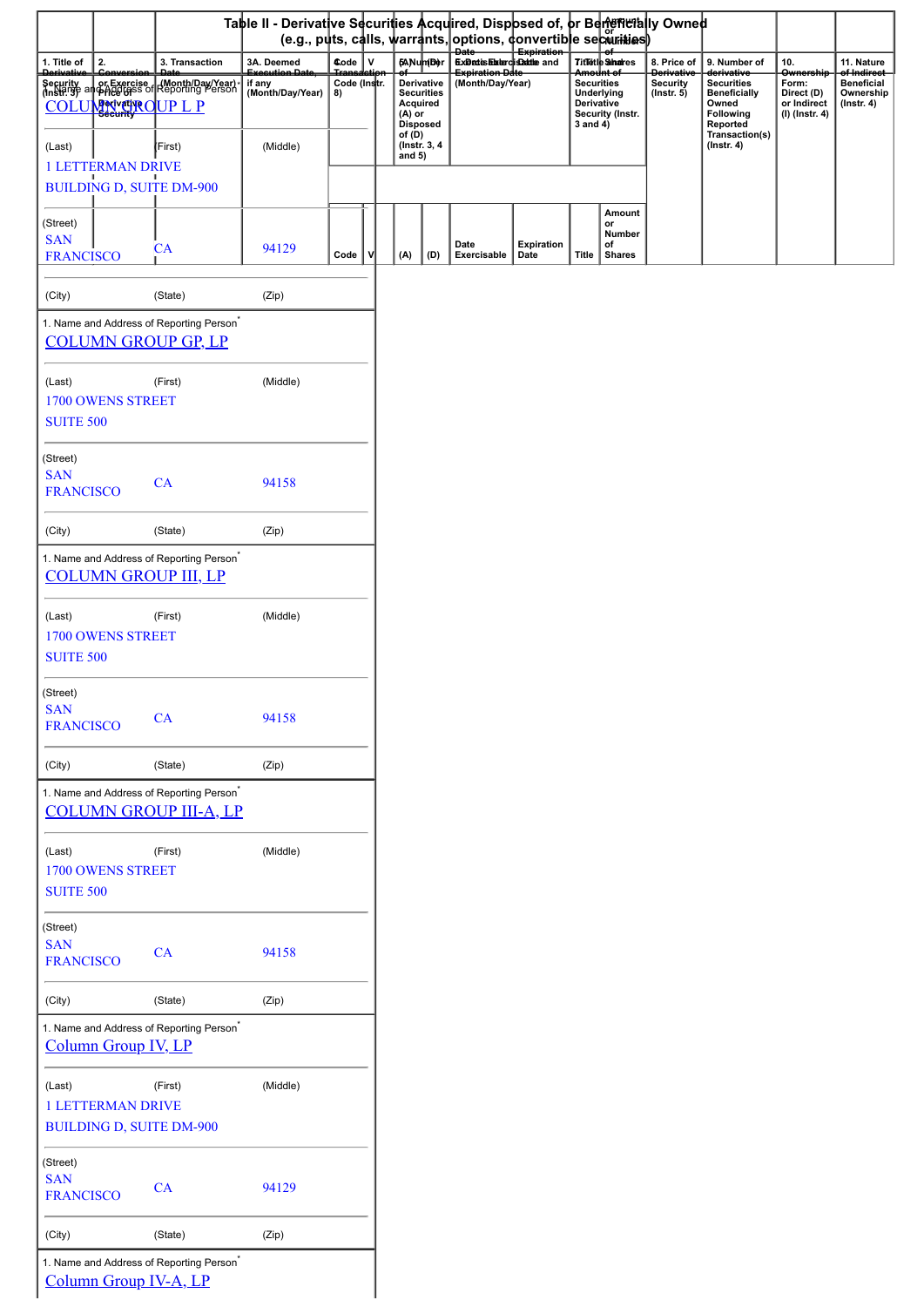| (Last)<br>(First)<br>(Middle)                                                  |         |          |  |  |  |  |  |  |  |
|--------------------------------------------------------------------------------|---------|----------|--|--|--|--|--|--|--|
| <b>1 LETTERMAN DRIVE</b>                                                       |         |          |  |  |  |  |  |  |  |
| <b>BUILDING D, SUITE DM-900</b>                                                |         |          |  |  |  |  |  |  |  |
| (Street)<br><b>SAN</b><br><b>FRANCISCO</b>                                     | CA      | 94129    |  |  |  |  |  |  |  |
| (City)                                                                         | (State) | (Zip)    |  |  |  |  |  |  |  |
| 1. Name and Address of Reporting Person <sup>*</sup><br>Column Group IV GP, LP |         |          |  |  |  |  |  |  |  |
| (Last)                                                                         | (First) | (Middle) |  |  |  |  |  |  |  |
| <b>1 LETTERMAN DRIVE</b>                                                       |         |          |  |  |  |  |  |  |  |
| <b>BUILDING D, SUITE DM-900</b>                                                |         |          |  |  |  |  |  |  |  |
| (Street)<br><b>SAN</b><br><b>FRANCISCO</b>                                     | CA      | 94129    |  |  |  |  |  |  |  |
| (City)                                                                         | (State) | (Zip)    |  |  |  |  |  |  |  |
| 1. Name and Address of Reporting Person <sup>*</sup><br><b>TCG IV GP, LLC</b>  |         |          |  |  |  |  |  |  |  |
| (Last)<br><b>1 LETTERMAN DRIVE</b>                                             | (First) | (Middle) |  |  |  |  |  |  |  |
| <b>BUILDING D. SUITE DM-900</b>                                                |         |          |  |  |  |  |  |  |  |
| (Street)<br><b>SAN</b><br><b>FRANCISCO</b>                                     | CA      | 94129    |  |  |  |  |  |  |  |
| (City)                                                                         | (State) | (Zip)    |  |  |  |  |  |  |  |

## **Explanation of Responses:**

1. The price reported in Column 4 is a weighted average price. These shares were purchased in multiple transactions at prices ranging from \$13.37 to \$13.50, inclusive. The Reporting Person undertakes to provide to the Issuer, any security holder of the Issuer or the staff of the Securities Exchange Commission, upon request, full information regarding the number of securities purchased at each separate price within the ranges set forth in this footnote (1) to this Form 4.

2. The securities are directly held by The Column Group IV, LP ("TCG IV LP"). The Column Group IV GP, LP ("TCG IV GP LP") is the general partner of TCG IV LP and may be deemed to have voting and investment power with respect to these securities. TCG IV GP LLC ("TCG IV LC") is the general partner of TCG IV GP LP and the ultimate general partner of TCG IV LP and may be deemed to have voting and investment power with respect to these securities. The managing members of TCG IV LLC are David Goeddel, a member of the issuer's board of directors, Peter Svennilson and Tim<br>Kutzkey (collectively, the "TCG IV LLC and each of the TCG IV Managing Members disclaim beneficial ownership of these securities, except to the extent of their respective pecuniary interest in such securities.

3. The securities are directly held by The Column Group IV-A, LP ("TCG IV-A LP"). TCG IV GP LP is the general partner of TCG IV-A LP and may be deemed to have voting and investment power with respect to these securities. TCG IV LLC is the general partner of TCG IV GP LP and the ultimate general partner of TCG IV-A LP and may be deemed to have voting and investment power with<br>respect to these securities. Th respect to such securities. TCG IV GP LP, TCG IV LLC and each of the TCG IV Managing Members disclaim beneficial ownership of these securities, except to the extent of their respective pecuniary interest in such securities.

4. The price reported in Column 4 is a weighted average price. These shares were purchased in multiple transactions at prices ranging from \$13.105 to \$13.50, inclusive. The Reporting Person undertakes to provide to the Issuer, any security holder of the Issuer or the staff of the Securities Exchange Commission, upon request, full information regarding the number of securities purchased at each separate price within the ranges set forth in this footnote (4) to this Form 4.

5. The securities are directly held by The Column Group, LP ("TCG LP").The Column Group GP, LP ("TCG GP") is the general partner of TCG LP and may be deemed to have voting and investment<br>power with respect to these securit securities, except to the extent of their respective pecuniary interest in such securities.

6. The securities are directly held by The Column Group III, LP ("TCG III LP"). The Column Group III GP, LP ("TCG III GP") is the general partner of TCG III LP and may be deemed to have voting and investment power with respect to these securities. The managing partners of TCG III GP are David Goeddel, a member of the issuer's board of directors, Peter Svennilson and Tim Kutzkey (collectively, the "TCG III Managing Partners"). The TCG III GP Managing Partners may be deemed to share voting and investment power with respect to such securities. TCG III GP and each of the TCG III Managing Partners disclaim beneficial ownership of these securities, except to the extent of their respective pecuniary interest in such securities.

7. The securities are directly held by The Column Group III-A, LP ("TCG III-A LP"). TCG III GP is the general partner of TCG III-A LP and may be deemed to have voting and investment power with respect to these securities. The managing partners of TCG III GP are the TCG III GP Managing Partners. The TCG III Managing Partners may be deemed to share voting and investment power with respect to such securities. TCG III GP and each of the TCG III Managing Partners disclaim beneficial ownership of these securities, except to the extent of their respective pecuniary interest in such securities.

8. The securities are directly held by The Column Group II, LP ("TCG II LP"). The Column Group II GP LP ("TCG II GP") is the general partner of TCG II LP and may be deemed to have voting and<br>investment power with respect t power with respect to such securities. TCG II GP and each of the TCG Managing Partners disclaim beneficial ownership of these securities, except to the extent of their respective pecuniary interest in such securities.

9. The securities are directly held by Ponoi Capital, LP ("Ponoi LP"). Ponoi Management, LLC ("Ponoi LLC") is the general partner of Ponoi LP and may be deemed to have voting and investment power with respect to these securities. The managing members of Ponoi LLC are the Ponoi Managing Partners. The TCG III Managing Partners may be deemed to share voting and investment power with respect to such securities. Ponoi LLC and the each of the TCG III Managing Partners disclaims beneficial ownership of these securities, except to the extent of their respective pecuniary interest in such securities.

10. The securities are directly held by Ponoi Capital II, LP ("Ponoi II LP"). Ponoi II Management, LLC ("Ponoi II LLC") is the general partner of Ponoi II LP and may be deemed to have voting and<br>investment power with respe investment power with respect to such securities. Ponoi II LLC and the each of the TCG III Managing Partners disclaims beneficial ownership of these securities, except to the extent of their respective pecuniary interest in such securities.

11. The securities are directly held by TCG GP. The managing partners of TCG GP are the TCG Managing Partners. The TCG Managing Partners may be deemed to share voting and investment power with respect to such securities. Each of the TCG Managing Partners disclaim beneficial ownership of these securities, except to the extent of their respective pecuniary interest in such securities.

12. The securities are directly held by The Column Group Management LP ("TCGM LP"). The managing partners of TCGM LP are the TCG Managing Partners. The TCG Managing Partners may be deemed to share voting and investment power with respect to such securities. Each of the TCG Managing Partners disclaim beneficial ownership of these securities, except to the extent of their respective pecuniary interest in such securities.

13. The securities are owned solely by Tim Kutzkey.

14. The securities are directly held by Peter Svennilson.

## **Remarks:**